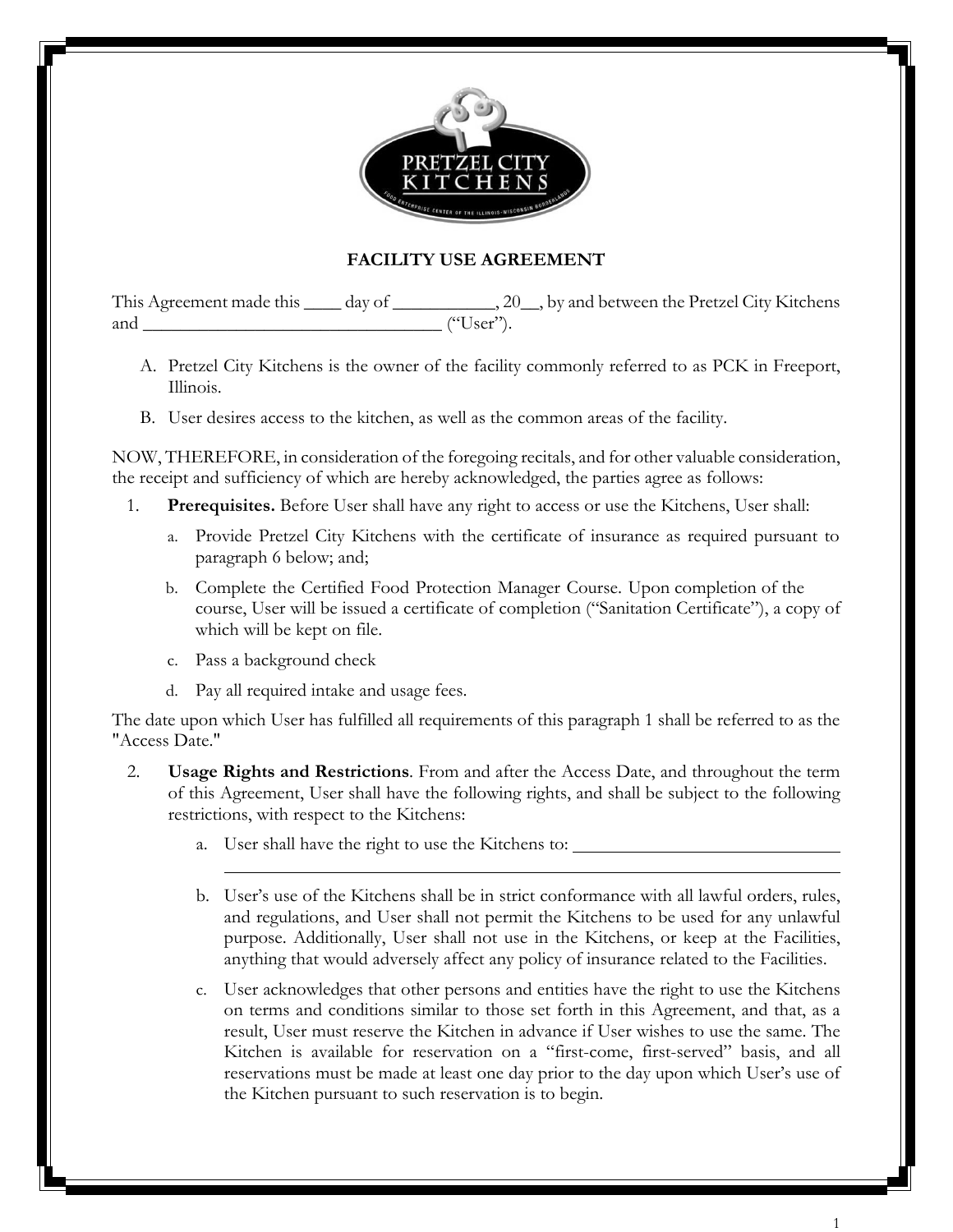- d. User, along with any other users who are scheduled to use a separate portion of the Kitchen Space, shall have the right to use of the Kitchen Space reserved during the period(s) reserved by User for the use thereof; provided, however, Pretzel City Kitchens may, without notice, enter the Kitchen at any time, and for the amount of time reasonably required, to inspect the Kitchen, make repairs, or address a health or safety emergency exists.
- e. User shall comply with "Pretzel City Kitchens Rules" as a condition of User's continuing right to access and use the Kitchens. Pretzel City Kitchens reserves the right to establish additional rules regarding User's access to and use of the Kitchens.
- f. After the use of a Kitchen, User shall clean the Kitchen thoroughly, returning it to the condition it was in when User began their scheduled period. If the Kitchen is not cleaned properly, there will be a \$50 cleaning fee applied to cover cleaning costs.
- g. The individual in whose name the Sanitation Certificate was issued must be on-site at all times when User is using a Kitchen.
- h. All employees or agents of User who are to use the Kitchens must be registered with the Kitchen Manager, as designated by Pretzel City Kitchens.
- 3. **Facility Usage Fees.** User shall pay Pretzel City Kitchens fees for the use of a Kitchen, which shall be determined pursuant to the fee schedule attached hereto as Exhibit A, which is incorporated herein by reference. The fee schedule may be amended from time to time by Pretzel City Kitchen by posting a new fee schedule at the Facilities. The amendment of the fee schedule shall be binding upon User fourteen (14) days after posting at the Facilities.
- 4. **Additional Covenants and Agreements.** Pretzel City Kitchens and the User further agree as follows:
	- a. The Kitchen shall be accessible during the times that the user has scheduled.
	- b. Pretzel City Kitchens is not responsible for the security of any of User's equipment or supplies.
	- c. The Pretzel City Kitchens campus is a smoke-free property, and, as such, all users are prohibited from smoking on the premises. If they must smoke, they are required to leave the grounds and, upon returning, must wash their hands and face well to cut down on as much of the scent as possible. Anyone found smoking on the Pretzel City Kitchens property will be issued a warning on their first offense. A second offense will result in a suspension of Kitchen privileges for a period of up to three days. If there is a third offense the user will not be allowed to use the Kitchens for a period of time determined by management up to and including a lifetime ban. Leaving the property involves fully leaving the property and parking lot surrounding the Kitchens. Personal vehicles in the parking lot are still considered to be on the Kitchens property and will fall under the terms of user conduct.
	- d. A user of Pretzel City Kitchens consents to allow the use of personally identifiable information (business name, contact name, physical address, telephone number, e-mail, website, and fax), photographs and other presentation materials by Pretzel City Kitchens. It is further understood that no special compensation will be provided to the user for use of their food processing/kitchen-related information, materials, or photographs.
	- e. User shall be responsible for the consequences of his or her own acts, errors, or omissions and those of his or her employees, officers, officials, agents, boards,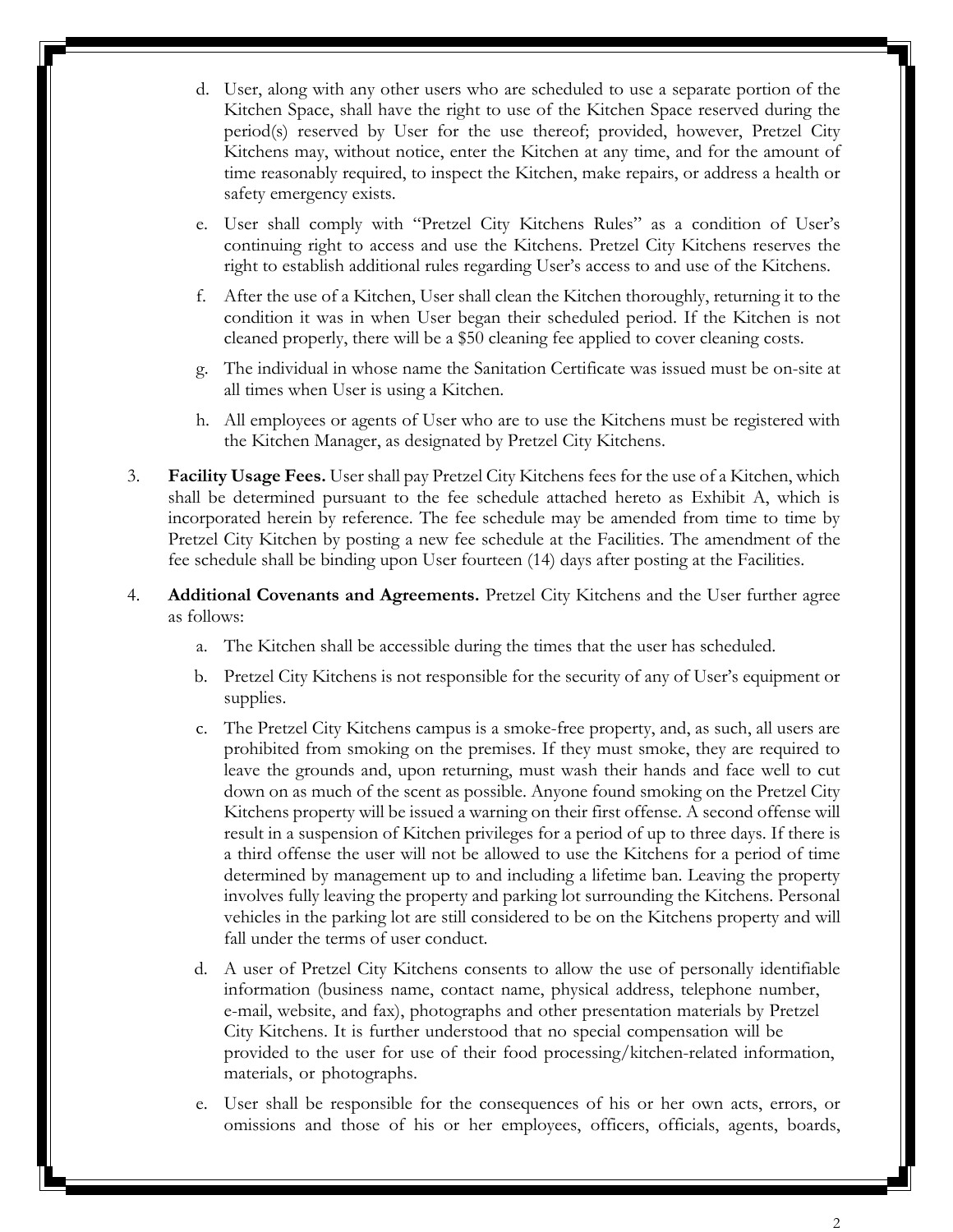committees, and representatives and shall be responsible for any losses, claims, or liabilities that are attributable to such acts, errors, or omissions including providing its own defense.

- f. To the fullest extent permitted by law, User shall defend, indemnify and hold harmless Pretzel City Kitchens, its employees, officers, officials, agents, boards, committees, and representatives, or any of them from and against all injuries, claims, losses or damages whatsoever arising out of or in any way related to this Agreement from any cause or causes, whether in contract or tort, including, but not limited to attorneys' fees and litigation costs, but only to the extent caused by User's acts, errors, or omissions and those of its employees, officers, officials, agents, boards, committees, and representatives.
- g. Pretzel City Kitchens' liability to User for any and all injuries, claims, losses or damages whatsoever arising out of or in any way related to this Agreement from any cause or causes, whether in contract or tort, shall be limited to User's direct damages and shall not exceed, including attorney fees and litigation costs, the usage fees paid by User. In no event shall Pretzel City Kitchens be liable for incidental, special, consequential, or exemplary damages. User acknowledges and agrees that it would be unreasonable for Pretzel City Kitchens to assume an unlimited amount of liability in return for permitting user access to and use of the kitchens, and user acknowledges that this limitation on Pretzel City Kitchens liability is a material term of this agreement and a material factor in the determination of the fee charged by Pretzel City Kitchens.
- 5. **Term of Agreement.** This Agreement shall be effective as of the Access Date and shall thereafter remain in effect through the end of the current calendar year. Thereafter, this Agreement shall be renewed and in effect from January 1 to December 31 until terminated by either party, provided such termination must be preceded by written notice given by the party electing to terminate this Agreement to the other party no later than thirty (30) days from the termination date. Notwithstanding the provisions of this paragraph, the restrictions appearing at paragraphs 4(d) and (e) above shall continue in effect in accordance with its terms following termination of this Agreement.
- 6. **Insurance.** User shall maintain general liability insurance during the term of this Agreement with coverage limits of not less than \$1,000,000 and shall provide Pretzel City Kitchens with a certificate of insurance confirming such coverage and evidencing that Pretzel City Kitchens is listed as an additional insured.

## 7. **Remedies.**

- a. In the event User violates any term or covenant of this Agreement and such violation shall remain uncured after ten (10) days written notice given by Pretzel City Kitchens to User, Pretzel City Kitchens may declare User to be in default of this Agreement and terminate this Agreement without further notice to User, as well as exercise any additional or alternative rights and remedies, and to seek any other relief, as may be available at law or in equity.
- b. Pretzel City Kitchens shall be entitled to recover all costs of collection and enforcement of its rights under this Agreement, including reasonable attorney's fees.

## 8. **Miscellaneous.**

a. No waiver of any default by User hereunder shall be implied from any omission by Pretzel City Kitchens to take any action on account of such default if such default persists or is repeated and no express waiver shall affect any default other than the